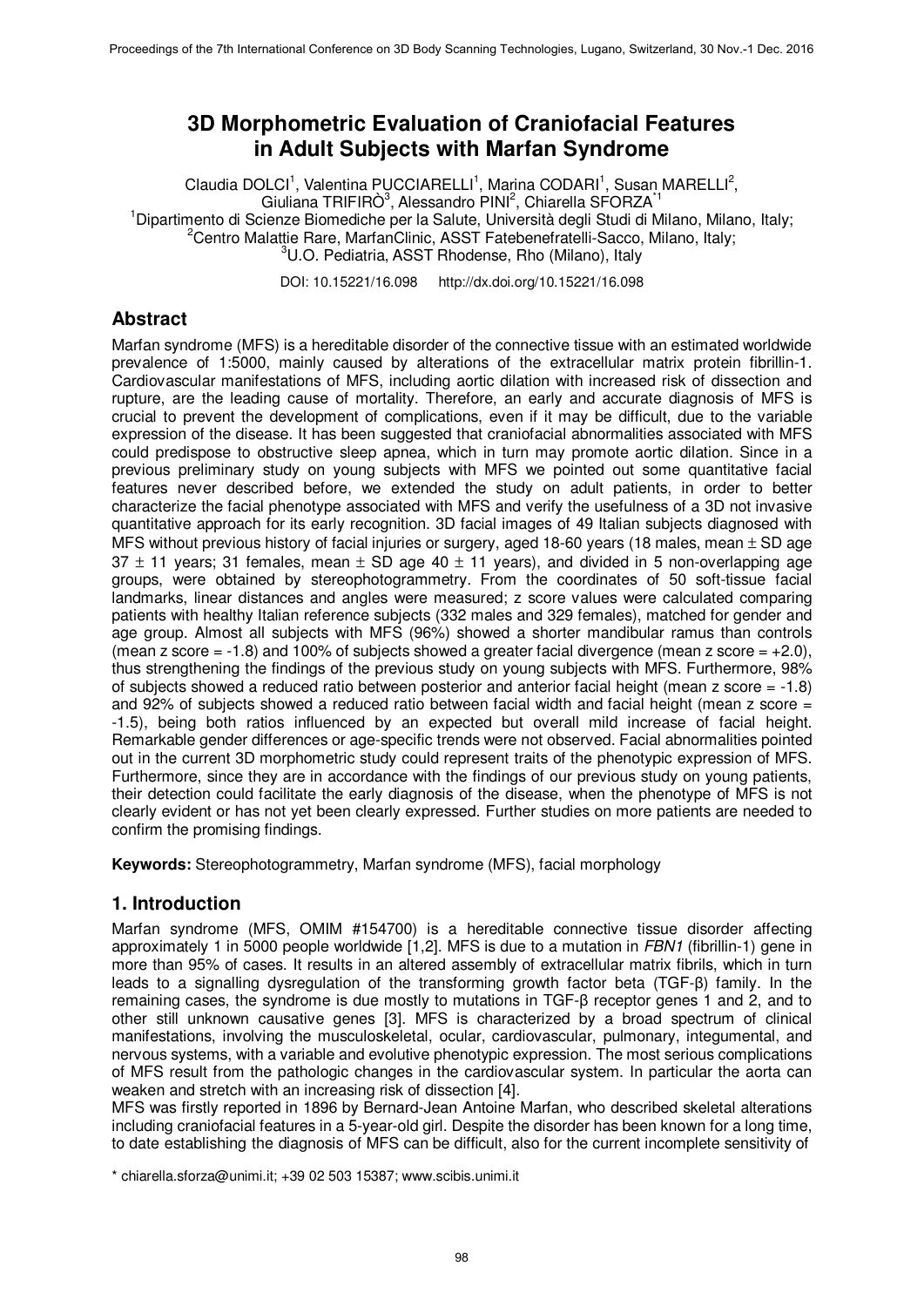molecular genetic testing of *FBN1*. At present, diagnosis of MFS is based mainly on clinical signs and familiar history, according the revised Ghent nosology [5]. On the other hand, the early suspicion of the disease and a timely and accurate recognition of the disorder is essential to identify patients at risk for an increased morbidity and mortality and improve their life expectancy with appropriate measures [6].

Craniofacial abnormalities associated with MFS may include dolichocephaly, enophthalmos, down-slanting palpebral fissures, malar hypoplasia, and retrognathia. These features are included among the current criteria applied for the diagnosis of MFS, without a clear quantitative definition. They are usually evaluated through a clinical inspection or cranial X-ray examination [7-9]. Besides, most subjects with MFS refer for orthodontic treatment because of narrow jaws and high-arched palate, which can lead to teeth crowding, posterior crossbite and malocclusion [10-15].

It has been suggested that craniofacial abnormalities and increased pharyngeal collapsibility due to abnormal connective tissue associated with MFS could predispose to an increased prevalence of obstructive sleep apnea, which in turn may be a risk factor for aortic dilatation [16,17]. The recognition of dysmorphic facial traits in MFS may improve the early diagnosis of the disease, since the sign of MFS are variable and modify with time, and somatic alterations are usually the first to occur in affected patients [18].

Among different instruments allowing an accurate both qualitative and quantitative assessment of 3D craniofacial morphology [19], stereophotogrammetry is not invasive and significantly improve the cost-benefit ratio of clinical analyses [20]. The morphometric facial analysis through stereophotogrammetry may highlight alterations of facial parameters which may be not detected by an impressive clinical examination of the patients.

In a preliminary study on 11 young subjects with MFS we pointed out some quantitative facial features never described before, alongside with other well known alterations. Noteworthy, subjects showed a longer face than controls, mainly due to an increased middle third, a longer mandibular body with a shorter ramus, and a greater facial divergence [21].

In the current study we extended the investigation on adult patients, in order to better characterize the facial phenotype associated with MFS and verify the usefulness of a 3D not invasive quantitative approach for its early recognition.

## **2. Method**

#### **2.1. Patients and control subjects**

Forty-nine adult subjects diagnosed with MFS according to revised Ghent criteria, referred by the Rare Diseases Center – MarfanClinic – Milan, were recruited for the study. Patients were aged 18-60 years (18 males, mean  $\pm$  SD age 37  $\pm$  11 years; 31 females, mean  $\pm$  SD age 40  $\pm$  11 years). They were chosen among white Italian subjects without previous history of craniofacial surgery or trauma and they were divided in 5 non-overlapping groups according to age.

We also examined 661 healthy subjects from the local population (332 males and 329 females), matched with patients for gender, age, and ethnicity, to serve as controls.

All participants provided their informed consent to the investigation, which was preventively approved by the local ethic committee.

#### **2.2. Data collection and analysis**

For each subject, data collection procedure took place in three steps and it was followed by off-line calculations.

In the first step, an experienced operator identified a set of 50 soft-tissue facial anthropometric landmarks through inspection or palpation, according to international criteria and an experimental protocol developed and widely used in our laboratory to investigate facial features also associated to genetic syndromes [22-30]. Landmarks were marked using a common black eyeliner on the cutaneous surface; during the procedure, which took about 20 minutes, subjects sat relaxed with a natural head position. The complete set of landmarks (Figure 1) allows the quantitative study of head, face, orbits, nose, mouth, and ears in the living human subjects.

In the second step, the three-dimensional facial image was obtained using a stereophotogrammetric system (VECTRA M3, Canfield Scientific Inc, Fairfield, NJ, USA). The instrument has a 1.2 mm geometry resolution and can reproduce three-dimensional facial morphology with a capture time of 3.5 milliseconds.

In the third step, landmark digitization was performed on 3D facial reconstruction using the marks made on the subjects' skin before each acquisition.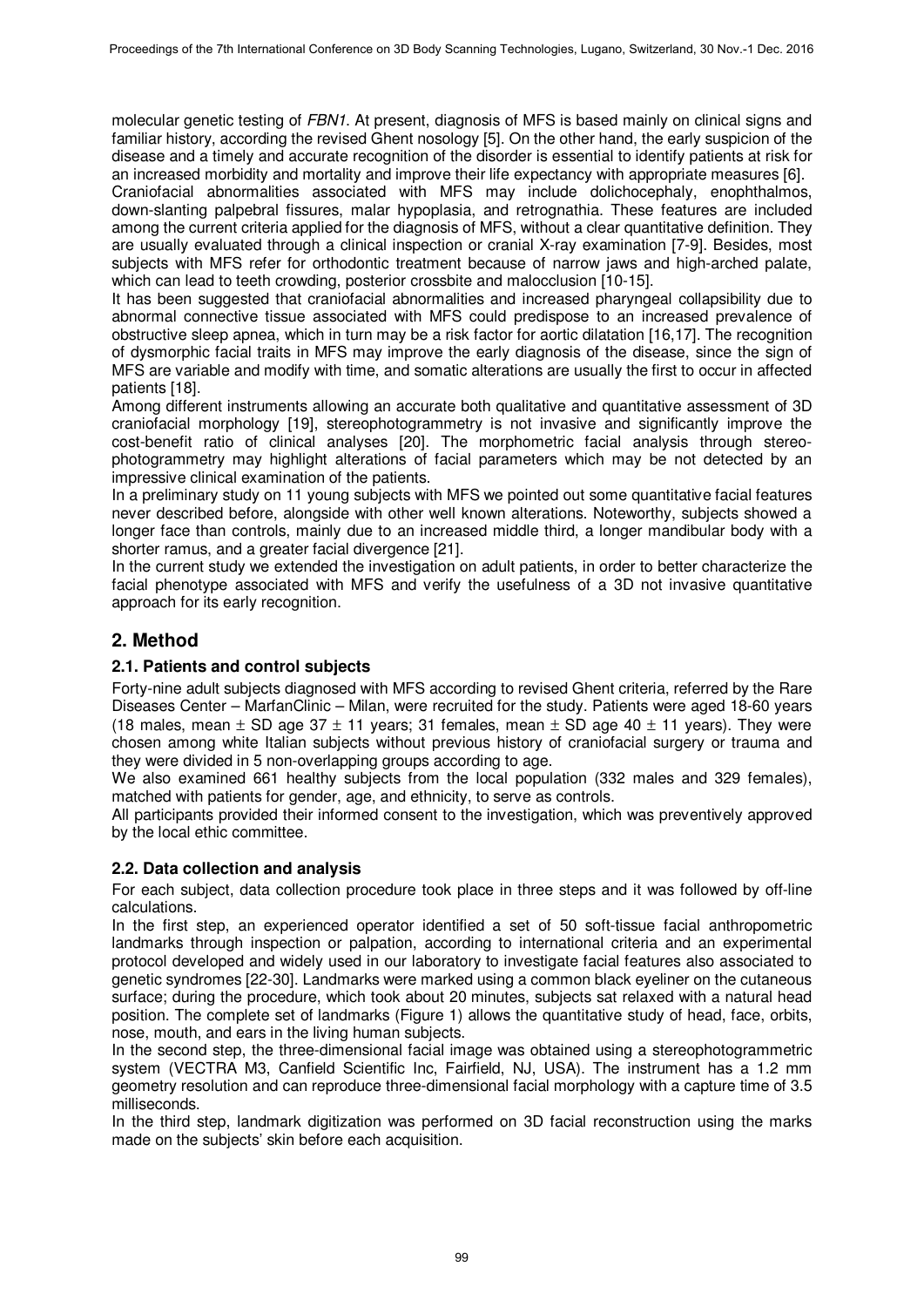

*Fig. 1. Fifty facial soft tissue landmarks identified and digitized on subjects with MFS and controls.* 

Data elaboration was performed off-line and was based on the three-dimensional coordinates of the digitized anthropometric landmarks, which allowed to obtain a geometric model of the face.

The accuracy and reproducibility of landmark identification and marking, and data collection procedures were previously tested and found to be satisfactory [31].

On the basis of the preliminary results of the previous study on young subjects with MFS, from the standard set of 50 landmarks a subset of 3 selected midline landmarks and 2 paired landmarks, were specifically considered in the current study (Table 1). They were used to calculate linear distances, angles and ratios in all three spatial directions by custom computer programs.

| <b>Midline landmarks</b> |           |                                            |  |  |
|--------------------------|-----------|--------------------------------------------|--|--|
|                          | nasion    | at the suture between forehead and nose    |  |  |
| sn                       | subnasale | at the end of the columella                |  |  |
| pg                       | pogonion  | the most anterior point of the chin        |  |  |
| <b>Paired landmarks</b>  |           |                                            |  |  |
|                          | tragion   | in the middle of the tragus                |  |  |
| go                       | gonion    | most lateral point of the mandibular angle |  |  |

*Table 1. Subset of facial landmarks used in the current study, and relevant definitions.* 

Measurements of each patient were transformed in z scores. Calculations were performed using values of the control group of the same gender and corresponding age. Z scores were obtained by subtracting for each patient value its corresponding data from control subject mean value, and dividing by the relevant standard deviation.

Mean z scores and their standard deviations were then calculated, both separately for gender and for age groups, and for the group of patients as a whole. We considered remarkable those mean patient z scores that differed at least 1.5 SD from the control values, since by definition the average z score of control groups is  $= 0$  and its standard deviation is  $= 1$ .

### **3. Results**

Figure 2 shows a representative 3D facial image of a subject with MFS. Anthropometric measurements with remarkable differences in comparison to healthy subjects are highlighted.

Table 2 reports facial anthropometric measurements of adult subjects with MFS with remarkable mean z scores. When compared to control subjects of the same gender and comparable age, almost all subjects with MFS (96%) showed a shorter mandibular ramus than controls, but a similar mandibular body length, and 100% of subjects showed a greater facial divergence.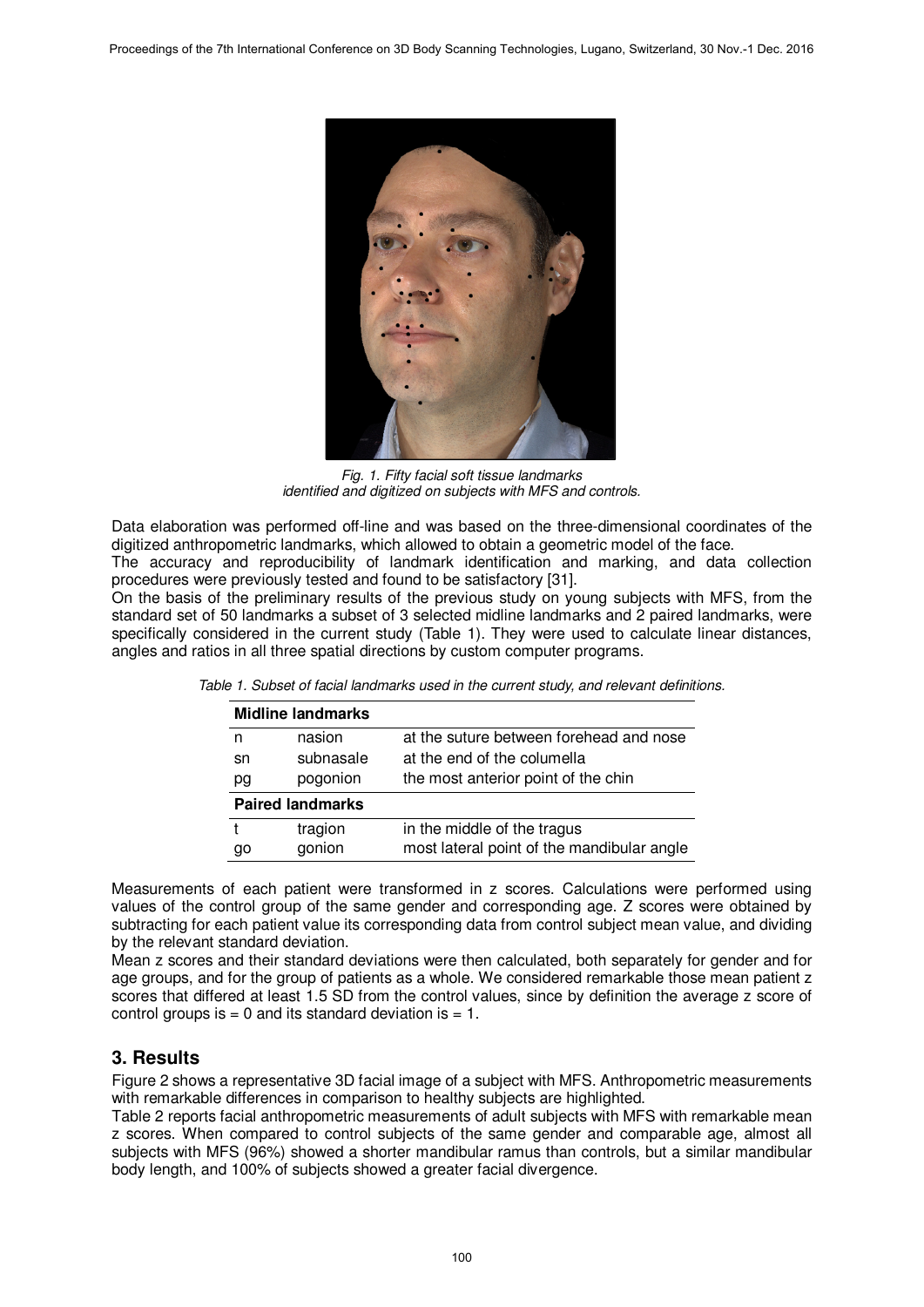Furthermore, 98% of subjects showed a reduced ratio between posterior and anterior facial height and 92% of subjects showed a reduced ratio between facial width and facial height, being both ratios influenced by an expected but overall mild increase of facial height, mainly due to an increase of its middle third.

Remarkable gender differences or age-specific trends were not observed.



*Fig. 2. Representative 3D facial image of an adult subject with MFS. Blue/dotted lines: decreased measurements in comparison to controls. Red/continue lines and angle: increased measurements in comparison to controls. t-go = mandibular ramus length; n-sn = length of the middle third of the face; sn-pg =length of the lower third of the face; n-pg = facial height; tr-tl = skull base width; (n-tm)-(pg-gom) = facial divergence.* 

| <b>Measurement</b>                           | <b>Definition</b>                                       | Mean z score     | SD         |  |  |
|----------------------------------------------|---------------------------------------------------------|------------------|------------|--|--|
| Linear distances                             |                                                         |                  |            |  |  |
| $t_{m}$ -go <sub>m</sub>                     | mandibular ramus length                                 | $-1.9$           | 1.2        |  |  |
| n-pg                                         | facial height                                           | $+1.3$           | 0.9        |  |  |
| Angles                                       |                                                         |                  |            |  |  |
| $(n-tm)-(pg-gom)$                            | facial divergence                                       | $+2.0$           | 0.9        |  |  |
| <b>Ratios</b>                                |                                                         |                  |            |  |  |
| $(t_m-go_m)/(sn-pg)$<br>$(t_r - t_l)/(n-pq)$ | posterior/anterior facial height<br>facial width/height | $-1.9$<br>$-1.5$ | 0.8<br>1.0 |  |  |

| Table 2. Facial anthropometric measurements in adult subjects with MFS |  |
|------------------------------------------------------------------------|--|
| with remarkable mean z score when compared to healthy subjects         |  |

 $r = right, l = left, m = mid-landmark$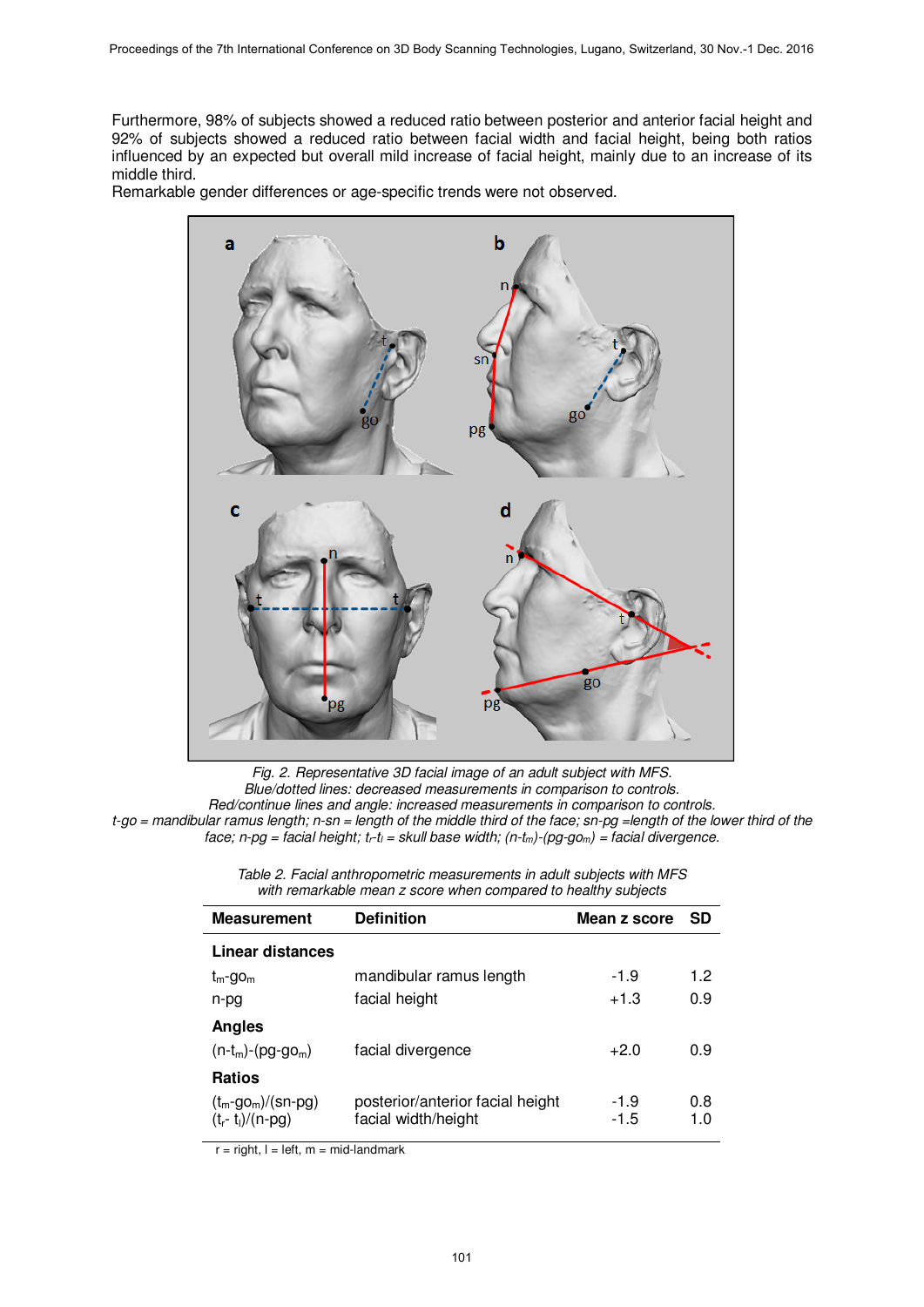## **4. Discussion**

Clinical manifestation of MFS can appear at any age. They may be firstly observed at birth, as well as during childhood or even in adulthood. Nevertheless, people are born with MFS and an early recognition of the disorder allows to prevent its most serious cardiovascular complications, thus allowing for the improvement of life expectancy of the patients. Skeletal abormalities including craniofacial features are often the first sign of the disorder.

Stheneur et al. recently investigated the phenotype evolution during childhood in MFS. Among the skeletal features used for the diagnosis of MFS they did not consider craniofacial features of the patients [32]. Sheikhzadeh et al. developed a clinical model to estimate the probability of MFS, assessing 14 clinical features listed in the Ghent nosology for the diagnosis of the disease. They chose not to include facial features, because clear-cut and reproducible criteria for these characteristics were not available or their assessment required specialized clinical expertise [6]. A study by Ting et al. based on the examination of 2D facial photographs of subjects with MFS concluded that facial features do not have a high sensitivity for MFS and they can be used as an initial screening tool [33].

Few studies investigated quantitative craniofacial features associated with MFS [7,8,15]. Actually, direct anthropometry is not routinely used in clinical practice and the assessment of facial dysmorphism in MFS is usually performed through a clinical impression or cranial X-ray examination. Nevertheless, Lipscomb et al. described the classical craniofacial features associated with MFS even before the age of 3-4 years [18], suggesting their potential role for the early diagnosis of the syndrome. The development of different techniques for the three-dimensional reproduction of facial surface morphology allowed the improvement of facial abnormalities recognition, by providing a lot of facial anatomical details. Of particular interest, stereophotogrammetry does not require a physical contact between the instrument and the face thus improving measurement precision, and lacks of motion artifacts because of the very short imaging time. Unlike x-ray examinations, sterophotogrammetry systems do not use ionizing radiation and the facial acquisition is harmless for the subjects. Moreover, they are simple to use and with minimum running costs.

In a preliminary study on young subjects with MFS performed using stereophotogrammetry, we observed that patients had a longer face than controls, mainly due to an increased middle third, a longer mandibular body with a shorter ramus, and a greater facial divergence [21]. In the current study we extended the investigation on adult patients with MFS, in order to verify the previous findings and better characterize the facial phenotype associated with MFS.

Subjects investigated in the present study had a large age range; they were divided in non-overlapping groups according to age, as well as by gender. Due to the limited number of patients for each group, we performed the analysis of facial features using z-scores, which are widely used in anthropometry to assess single patients.

When compared to control subjects, almost all adult subjects with MFS showed a shorter mandibular ramus and an increased facial divergence, like the young patients investigated in the previous study [21]. The second feature was also reported by both Cistulli et al. [7] and De Coster et al. [8] in their cephalometric studies. The two anthropometric measurements could represent a phenotypic trait of MFS. Since they were observed also in young patients, their detection could facilitate the early recognition of the disease, particularly when the phenotype of MFS is not clearly evident or has not yet been clearly expressed, in order to start an effective management and follow up of the disease as soon as possible.

The increase of the mandibular body length described in young patients with MFS was not observed in adult patients. The small number of subjects investigated in the previous study, and the different age range of the analyzed subjects could partly explain the difference. In contrast, the cephalometric study by De Coster et al. reported a short mandibular body [8]. The use of 2D projections could partly explain the difference. Indeed, further investigations are necessary to evaluate the potential role of the mandibular body length in MFS recognition.

In the current study, patients showed a reduced ratio between posterior and anterior facial height and a reduced ratio between facial width and facial height. These findings are in a good agreement with the decrease of the mandibular ramus, the increase of the facial height, in addition to the increase of the facial width observed in the analyzed subjects.

Findings of the current study confirm the usefulness of a new approach in the evaluation of facial dysmorphism associated with MFS, shifting from the traditional impressive clinical view to a quantitative 3D not invasive evaluation of the facial features. Future research may expand the analysis on more patients and a wider set of facial measurements in order to facilitate the early diagnosis of the disorder.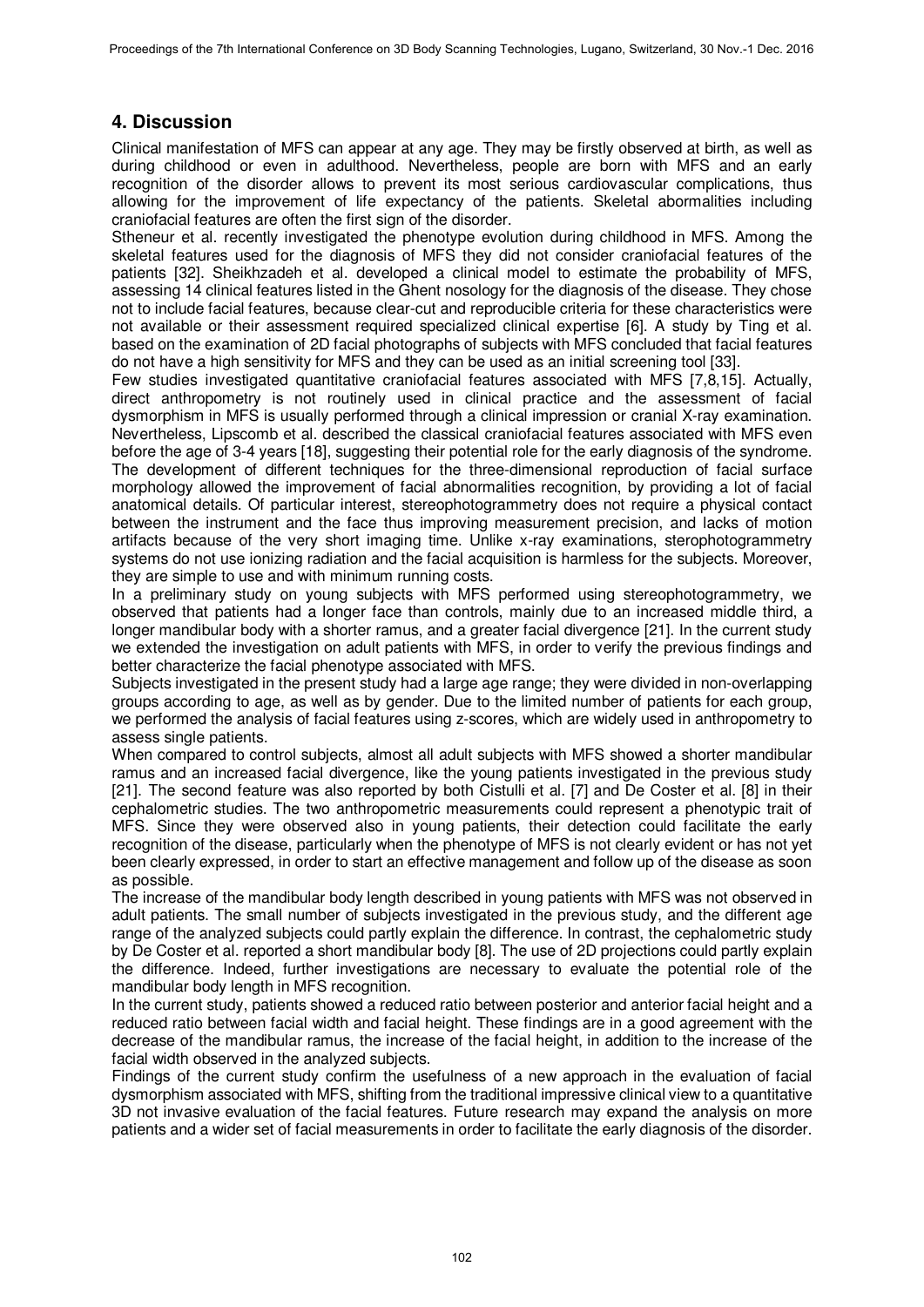# **References**

- [1] OMIM, http://omim.org/entry/154700, accessed on 29 September 2016.
- [2] Orphanet, http://www.orpha.net, accessed on 29 September 2016.
- [3] CJ. Ramachandra et al., **"**Molecular pathogenesis of Marfan syndrome", in *International Journal of Cardiology*, Vol. 187, 2015, pp.585-591, http://dx.doi.org/10.1016/j.ijcard.2015.03.423.
- [4] RM. Radke and H. Baumgartner, "Diagnosis and treatment of Marfan syndrome: an update" in *Heart*, Vol. 100, 2014, pp. 1382-1391, http://dx.doi.org/10.1136/heartjnl-2013-304709.
- [5] BL. Loeys et al., "The revised Ghent nosology for the Marfan syndrome", in *Journal* of *Medical Genetics*, Vol. 47, 2010, pp. 476-485, http://dx.doi.org/10.1136/jmg.2009.072785.
- [6] S. Sheikhzadeh et al., "A simple clinical model to estimate the probability of Marfan syndrome" in *QJM: monthly journal of the Association of Physicians*, Vol. 105, 2012, pp. 527-535, http://dx.doi.org/10.1093/qjmed/hcs008.
- [7] PA. Cistulli et al., "Relationship between craniofacial abnormalities and sleep-disordered breathing in Marfan's syndrome", in *Chest*, Vol. 120, 2001, pp. 1455-1460.
- [8] P. De Coster et al., "Craniofacial structure in Marfan syndrome: a cefalometric study", in *American Journal of Medical Genetics Part A*, Vol. 131, 2004, pp. 240-248, http://dx.doi.org/10.1002/ajmg.a.30393.
- [9] R. Docimo et al., "Association between oro-facial defects and systemic alterations in children affected by Marfan syndrome", in *Journal of Clinical and Diagnostic Research*, Vol. 7, 2013, pp. 700-703, http://dx.doi.org/10.7860/JCDR/2013/5656.2885.
- [10] JE. Bilodeau, "Retreatment of a patient with Marfan syndrome and severe root resorption", in *American Journal of Orthodontics and Dentofacial Orthopedics*, Vol. 137, 2010, pp. 123-134, http://dx.doi.org/10.1016/j.ajodo.2007.05.029.
- [11] P. De Coster et al., "Oral manifestations of patients with Marfan syndrome: a case-control study", in *Oral Surgery Oral Medicine Oral Pathology*, Vol. 93, 2002, pp. 564-572, http://dx.doi.org/10.1067/moe.2002.121430.
- [12] RH. Khonsari et al., "Extreme oral manifestations in a Marfan-type syndrome", in *International Journal of Oral* & *Maxillofacial Surgery*, Vol. 39, 2010, pp. 622-625, http://dx.doi.org/10.1016/j.ijom.2010.01.006.
- [13] T. Nishikawa et al., "Marfan's syndrome: Clinical manifestations in the oral-craniofacial area, biophysiological roles of fibrillins and elastic extracellular microfibers, and disease control of the fibrillin gene", in *Journal of Oral and Maxillofacial Surgery, Medicine, and Pathology*, Vol. 25, 2013, pp. 374-388, http://dx.doi.org/10.1016/j.ajoms.2013.02.014.
- [14] A. Utreja and CA. Evans, "Marfan syndrome-an orthodontic perspective", in *Angle Orthodontist*, Vol. 79, 2009, pp. 394-400, http://dx.doi.org/10.2319/112707-558.1.
- [15] L. Westling et al., "Craniofacial manifestations in the Marfan syndrome: palatal dimensions and a comparative cephalometric analysis", in *Journal of Craniofacial Genetics and Developmental Biology*, Vol. 18, 1998, pp. 211-218.
- [16] M. Kohler et al., "The prevalence of obstructive spleep apnoea and its association with aortic dilatation in Marfan's syndrome", in *Thorax*, Vol. 64, 2009, pp. 162-166, http://dx.doi.org/10.1136/thx.2008.102756.
- [17] RK. da Palma et al., "Increased upper airway collapsibility in a mouse model of Marfan syndrome" in *Respiratory Physiology & Neurobiology*, Vol. 207, 2015, pp. 58-60, http://dx.doi.org/10.1016/j.resp.2014.12.013.
- [18] KJ. Lipscomb et al., "Evolving phenotype of Marfan's syndrome" in *Archives of Disease in Childhood,* Vol. 76, 1997, pp. 41-46.
- [19] C. Sforza et al., "Three dimensional facial morphometry: from anthropometry to digital morphology", in *Handbook of Anthropometry*, *Physical Measures of Human Form in Health and Disease*. VR. Preedy (Ed), Springer Science+Business Media, LLC; Ch. 32, pp. 611-624, 2012; http://dx.doi.org/10.1007/978-1-4419-1788-1\_32.
- [20] K. Aldridge et al., "Precision and error of three-dimensional phenotypic measures acquired from 3dMD photogrammetric images", in *American Journal of Medical Genetics Part A*, Vol. 138, 2005, pp. 247-253, http://dx.doi.org/10.1002/ajmg.a.30959.
- [21] C. Dolci et al., "3D craniofacial morphometric analysis of young subjects with Marfan syndrome: a preliminary report. In *Proceedings of 6th International Conference on 3D Body Scanning Technologies, Lugano, Switzerland*, 2015. Pp. 54-60, http://dx.doi.org/10.15221/15.054.
- [22] C. Sforza et al., "Soft- and hard-tissue facial anthropometry in three dimensions: what's new", in *Journal of Anthropological Sciences*, Vol. 91, 2013, pp. 59-84, http://dx.doi.org/10.4436/JASS.91007.